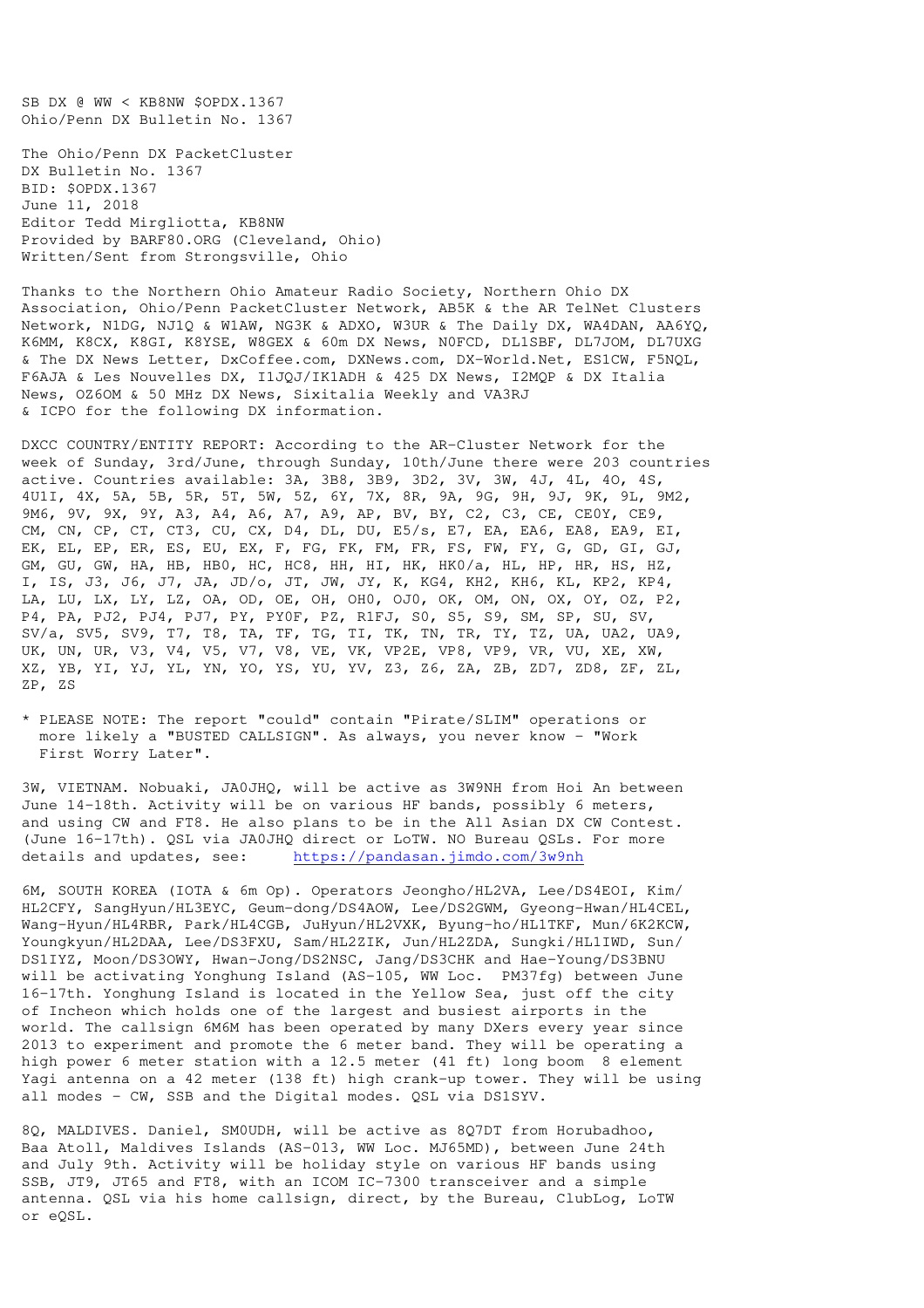9H, MALTA. Operators Alan/G3XSV, Robin/G3TXF and Mark/G4AXX will be active as 9H6YB from Malta (EU-023) during the RSGB IOTA Contest (July 28-29th) as a Multi-Single/24-Hrs entry. The team is expected to be active before the contest starting July 25th, and sign as 9H3XSV, 9H3TKF and 9H3AXX. They will go QRT after the contest. QSL routes are not available at this time.

9H, MALTA. Dr.Tevfik Aydin "Tev", TA1HZ, is planing to be active from Malta (EU-023) during the RSGB IOTA Contest (July 28-29th) as a Single-Op entry. Callsign is pending and QTH is TBD. Activity outside of the contest will be on FT8, and he will do portable operation only on the contest weekend. QSL via LoTW.

9L. SIERRA LEONE. Mark, KW4XJ, who is on an overseas assignment and was signing 9L/KW4XJ, is now active with the permanent callsign 9L1YXJ from Freetown (WW Loc. IJ38jk). We still don't know the length of his stay. Mark operates mainly on CW and the Digital modes on the HF bands (40-10m). His QTH station is an Icom IC-7300 into a magloop (with power set to max. 10W) currently until more antennas arrive and get installed. His QRP station is a Yaesu FT-817ND running 5 watts into magloop (Chameleon F-Loop). QSL via his home callsign.

CASS AWARD 2017 (Press Release). [edited] Janusz Wegrzyn, SP9FIH, has won the 2017 Single-Operator Cass Award. -- Sponsors Add New Award -- "The Cass Awards encourage DXpedition operating excellence."

 While QRV from Palestine as E44WE during May 2017, Janusz worked 10,087 unique stations during 14 days of his one-man DXpedition, demonstrating an outstanding effort to log as many DXers as possible, and setting a new Single-Operator Cass Award record.

 Polish Amateur Radio Union President Waldemar Sznajder, 3Z6AEF, presented Janusz with his plaque at their LOS Convention on May 26, 2018. Here's a photo of Janusz (on the left) proudly displaying the plaque just received from Waldemar:

 low resolution : http://www.cassaward.com/SP9FIH\_3Z6AEF\_lowres.jpg full resolution: http://www.cassaward.com/SP9FIH\_3Z6AEF.jpg

 "Two categories of Cass Award in 2018 and beyond" -- The Cass Award Sponsors – Club Log, DXLab, and the Northern California DX Club – have also announced the addition of a new "unlimited" award. Presented annually, the Cass Awards encourage DXpeditions to maximize the number of DXers worked with a plaque for the Single-Operator DXpedition that works the most unique callsigns during a two-week interval and, and a plaque for the "unlimited" DXpedition that works the most unique callsigns; the rules for each award are defined in <http://www.cassaward.com>. These awards honor the wisdom and spirit of Cass, WA6AUD (SK), whose stories in the West Coast DX Bulletin taught a generation of DXers that DX IS!

 Congratulations to Janusz on his achievement in winning the 2017 Single-Operator Cass award!

CY0, SABLE ISLAND (Press Release: Behind The Scenes) [date June 9th]: The 2016 CY9C DXpedition team has been quietly working behind the scenes with Parks Canada attempting to gain permission to mount a significant DXpedition to Sable Island CY0. This effort began more than a year ago. For a number of years now, the Parks Canada policy has been to not allow overnight stays on the island. This was one reason the small team of N0TG, VE1RGB and WA4DAN mounted a one day DXpedition to Sable on September 8, 2014.

 Aaron, VA1AXC, who worked with Parks Canada, was active from Sable during his tours on the island. Last August, Aaron left Parks Canada and went back to work with the Canadian Coast Guard. Aaron was very instrumental in the months long negotiations. We had worked with Aaron during the CY0P DXpedition in October 2013 as well as our one day CY0C operation. Our team donated equipment and antennas for Aaron to use while on Sable. Many email exchanges and phone calls were made between Parks Canada, Aaron and the CY9C team in an attempt to gain permission.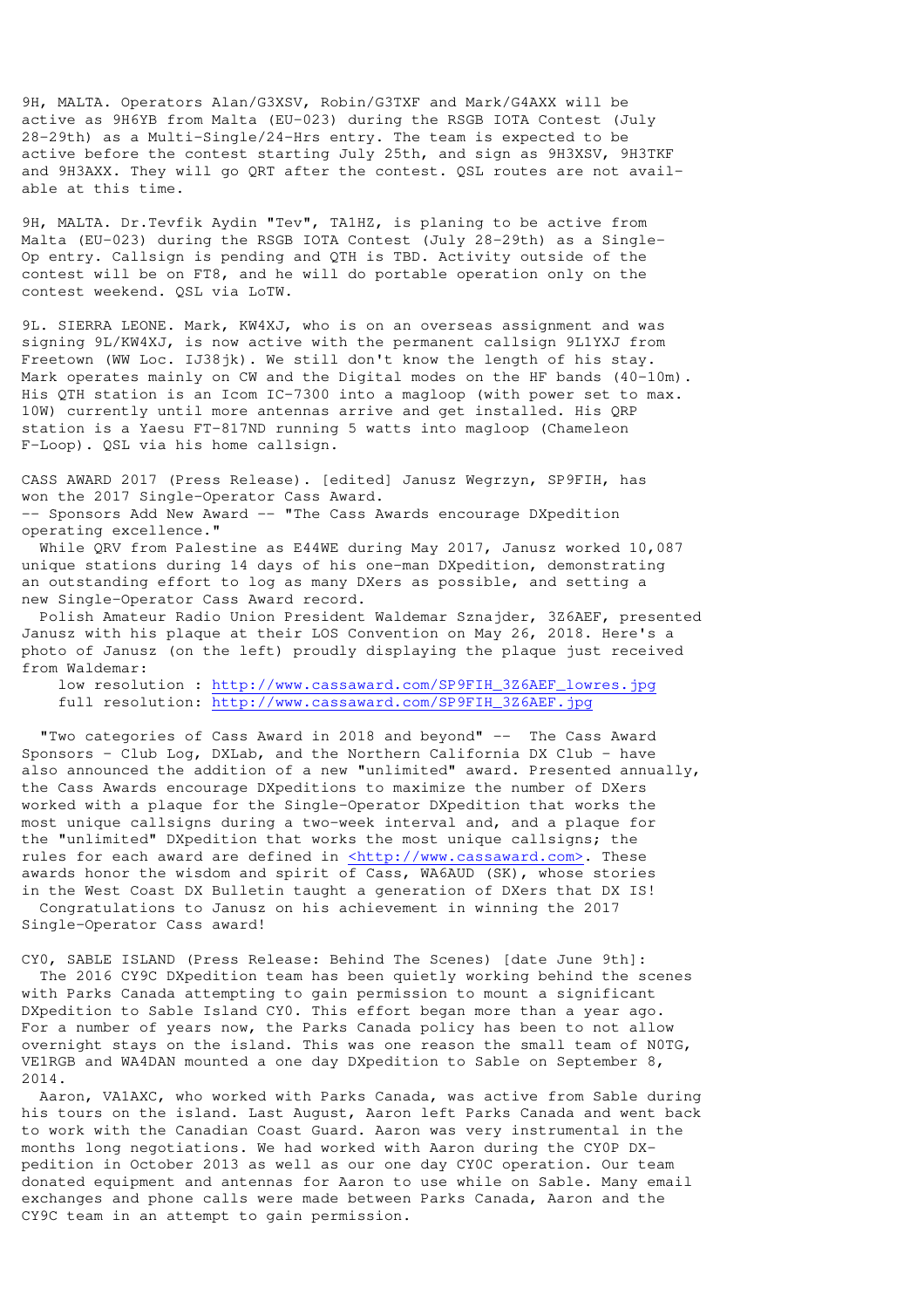The CY9C team sent a "Qualifications Package" to Parks Canada highlighting not only our general DXpedition experience, but our experience out on Sable Island. Many different scenarios were discussed and there was a lot of back and forth between Parks Canada and our team. There were times that permission seemed nothing more than a dream. It was very discouraging but we kept plugging away trying to stay positive. Finally, a couple of weeks ago, we received word from Parks Canada that we had been granted permission for a one week DXpedition in September 2019!!

 The 2019 CY0 DXpedition team will consist of 6-7 ops, mostly those who were on the CY9C team. Much more information will be forthcoming later this year and as we enter 2019. The 2019 CY0 team is already in the initial planning stage for this DXpedition. Sable is especially rare on CW and a big effort will be made to satisfy that demand.

 73, Randy N0TG Team Co-Leader Murray WA4DAN Team Co-Leader

E6, NIUE. Members of the Quake Contesters will be active as E6Y at Turtle Lodge in the Makefu area on Niue Island (OC-040) between October 6-16th. Operators mentioned are Mark/ZL3AB, Geoff/ZL3GA, Phil/ZL3PAH and Paul/ZL4TT. Activity will be on 160-10 meters (including 60m) using CW, SSB, RTTY and FT8. Suggested frequencies are: CW - 1805/1826.5, 3503, 7024, 10120, 14025, 18069, 21024, 24891 and 28025 SSB - 1865, 3770, 7080/7160, 14260, 18145, 21295, 24930 and 28490 RTTY - 3580, 7040, 10144, 14080, 18106, 21080, 24926 and 28080 FT8 - 3573, 7074, 10136, 14074, 18100 and 21074 kHz \* Freq. are subject to change

They also plan to be active in the Oceania DX Contests (CW/Oct. 13-14th and SSB/Oct. 6-7th) as a Multi-2 entries. QSL via ZL3PAH, direct, by the Bureau, ClubLog's OQRS or LoTW. For more details and updates, see: https://quakedxpeditions.wordpress.com

E6, NIUE (2019 Op). Alex, 5B4ALX will be active as E6ET from Niue Island (OC-040) between March 19th and April 2nd, 2019. Activity will be on 80-15 meters using CW, SSB, RTTY and FT8. He will also be in the CQWW WPX SSB Contest (March 30-31st) as a Single-Op/Single-Band (20m)/Low-Power entry. QSL via 5B4ALX, ClubLog's OQRS or LoTW. For more details and updates, see: http://www.5b4alx.cloud/e6et-niue-2019

IOTA NEWS..............

- EU-129. Members of the club station "des OV Konigs Wusterhausen" (DL0KWH) will be active as DL0KWH/p from Usedom Island (0-13 for the German Islands Award) during the RSGB IOTA Contest (July 28-29th) as a Multi-Op/Two-TX/High-Power entry. Operators mentioned are Ronny/DG2RON, Rainer/DL2RVL, Bert/DL2RNS, Heiko/ DL1RTL, Ron/DG2RON, Georg/DL4SVA and Olaf/DL7JOM. QSL via DL0KWH (direct, by the Bureau) or ClubLog's OQRS.
- EU-178. Toivo, ES2DJ, will be active from Ruhnu Island during the RSGB IOTA Contest (July 28-29th). QSL via the Bureau.
- NA-121. Operators Fred/VE1FA and XYL Helen/VA1YL will be active as VE1FA/KH7 and VA1YL/KH7 from Round Island, AK, between July 5-10th. Activity will be on 40/20 meters (around 7150 and 14260 kHz ± QRM) on SSB with 100 watts. They will announce when they are active on DX Summit. Antennas will have a clear ocean shot to south and east, but will be blocked to west. Round Island, AK, is 58.6 degs N.Lat., 160 degs W.Long. QSL to VE1FA. No electronic QSLs, please.
- NA-126. Operators Richard/VA1CHP, Lowell/VY2OX, Mark/VA2MM, Helen/VA1YL, Fred/VE1FA, Alphonse/VO1NO, Wayne/VE1BAB, Bob/VE1RSM and Sheldon/VE1GPY will be active as VB1M from Bon Portage (Outer) Island during the RSGB IOTA Contest (July 28-29th) as a Multi- Op/Single-TX/Mixed-Mode/24-Hrs/Island-Expedition entry. QSL via VA1YL.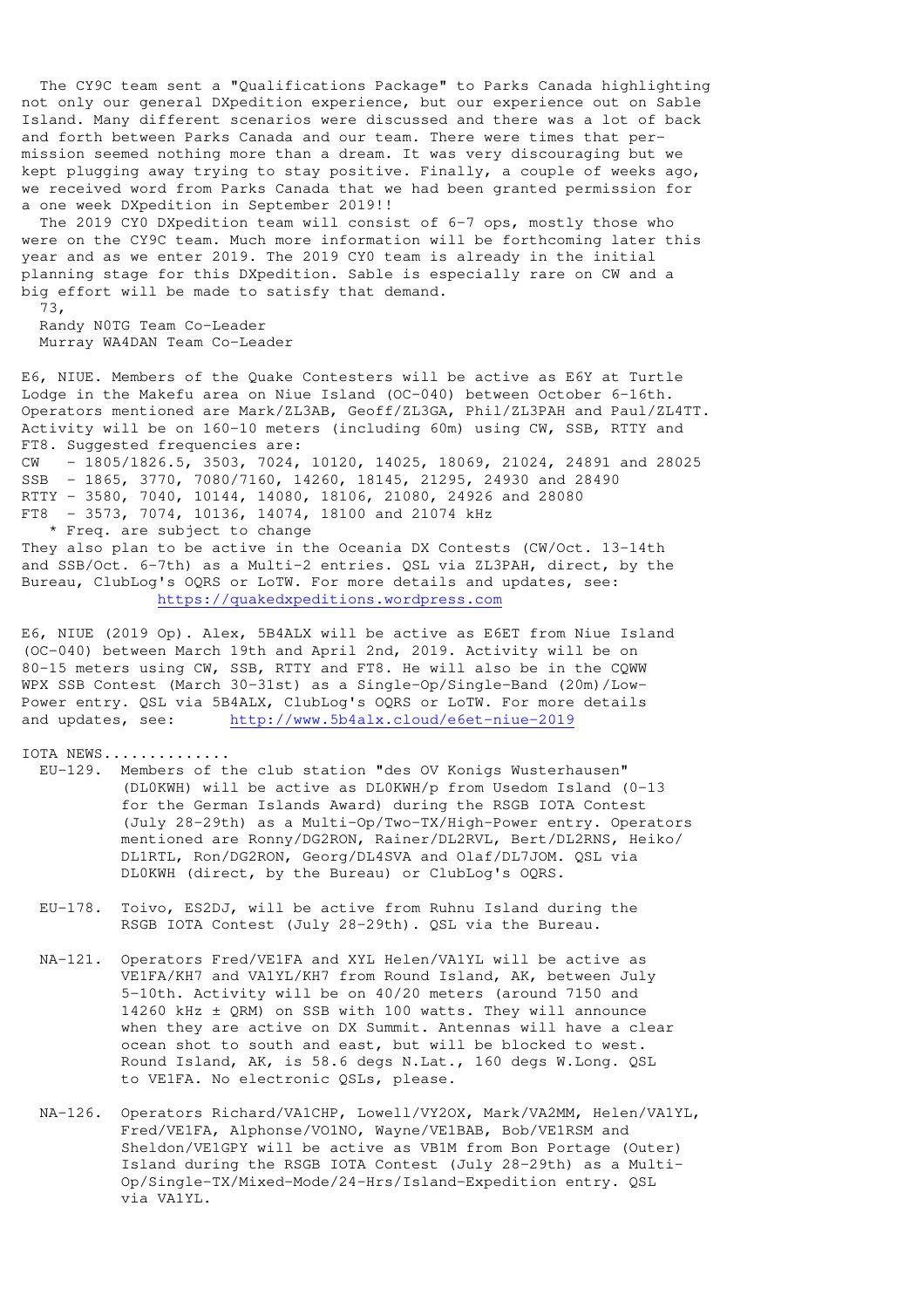PLEASE NOTE: Since the Webmasters of the new <www.iota-world.org> have decided NOT to post or dedicate a Web page to announce upcoming IOTA operations, PLEASE send your IOTA operations information to the OPDX, and we will post it here in an upcoming bulletin......

K8CX'S 2018 DAYTON HAMVENTION PHOTO GALLERY. Tom's, K8CX, 2018 Dayton Photo Gallery is now up at: http://hamgallery.com/dayton2018/ This is Tom's 22nd consecutive  $\overline{year}$  for the gallery, and it contains 392 photos taken this year at the Crowne Plaza, various events and hospitality suites. There are now close to 5692 Dayton photos on HamGallery. The site has Dayton photos in "The HamGallery" <http://hamgallery.com> dating back to 1971. All years are search-able by callsign from the search engine on the HamGallery home page. If you have any old photos from Dayton, please send them to K8CX. You may submit your own Dayton photos to be included in this gallery, but first please read the guidelines/instructions listed on the Dayton 2018 page.

## KH1/KH7Z BAKER ISLAND DXPEDITION NEWS.......

 \* The following Press Release #10 was sent out by Don, N1DG, on June 4th: Propagation Forecasts -- The 2018 DXpedition to Baker Island occurs during the declining side of the solar cycle where propagation is usually much, much worse, nearing the bottom:

https://www.swpc.noaa.gov/products/solar-cycle-progression

 In addition, there are limited hours of darkness in some Northern Hemisphere locations. However, this is the when our permit is valid and we are planning to maximize the time we are available to work to propagation challenged areas. For instance, stations will be on 20 meters 24 hours a day.

 First, thanks to Stu, K6TU, we have embedded his tools in our website where you can run forecasts specific to your grid square and station properties. Please visit <http://www.baker2018.net/pages/propagation.html> to see when and on what bands to look for us. We have also run these forecasts by geographic area to know when we should be listening for you. The forecasts are grim. However, stations on the Equator report working EU in June/July is one of the better times. During noon, local time, we don't expect to hear any signals. We will mostly likely take our main meals during that time, and rest up, for a long night of pro ductive QSOs.

 Remember, these are predictions – like climate versus weather. Climate is what you expect, weather is what you get. Keep an ear on the bands – you might catch an opening. Check the daily space weather forecast - <http://sunspotwatch.com>

 Our network of worldwide pilots will also report how well we are being heard in your area to keep us abreast of propagation.

 Our permit restricts our antennas to 43 ft vertical antennas. We won't get the gain of a Yagi, nor the directionality. We will be using Steppirs and special design antennas to take advantage of the salt water ground. One of the antenna designs has been adapted by AA7JV from the recent 3B7A operation.

We will be using FT8 to find openings we might not hear, and to serve as a beacon. When we find an opening, we will put as many radios/modes/ ops on as we can.

 Our group helped develop the latest WSJT-X software to incorporate a DXpedition fox/hound mode. Please download version 1.9.0 before we are QRV around 27 June. This may expand the bands we are able to use at this point in the solar cycle. We've also put a "how to use the new FT8" primer on our site. You can view it and our planned operating frequencies at <https://www.baker2018.net/pages/plan.html>. It will help those new to the mode to quickly master the new version.

 As previously mentioned, we will stay on 20 meters continuously and jump to other bands from one of the other 7 operating positions. Our 15 operators will rotate on and off in 3 hour shifts. We have one goal, maximize the number of ATNO QSOs with this 5th most wanted entity.

 All our equipment has arrived at the departure point. Our permit has been issued. Our callsign is set, KH1/KH7Z. All our plans for the past 11 months have led to this month! We are excited, and trust you are too.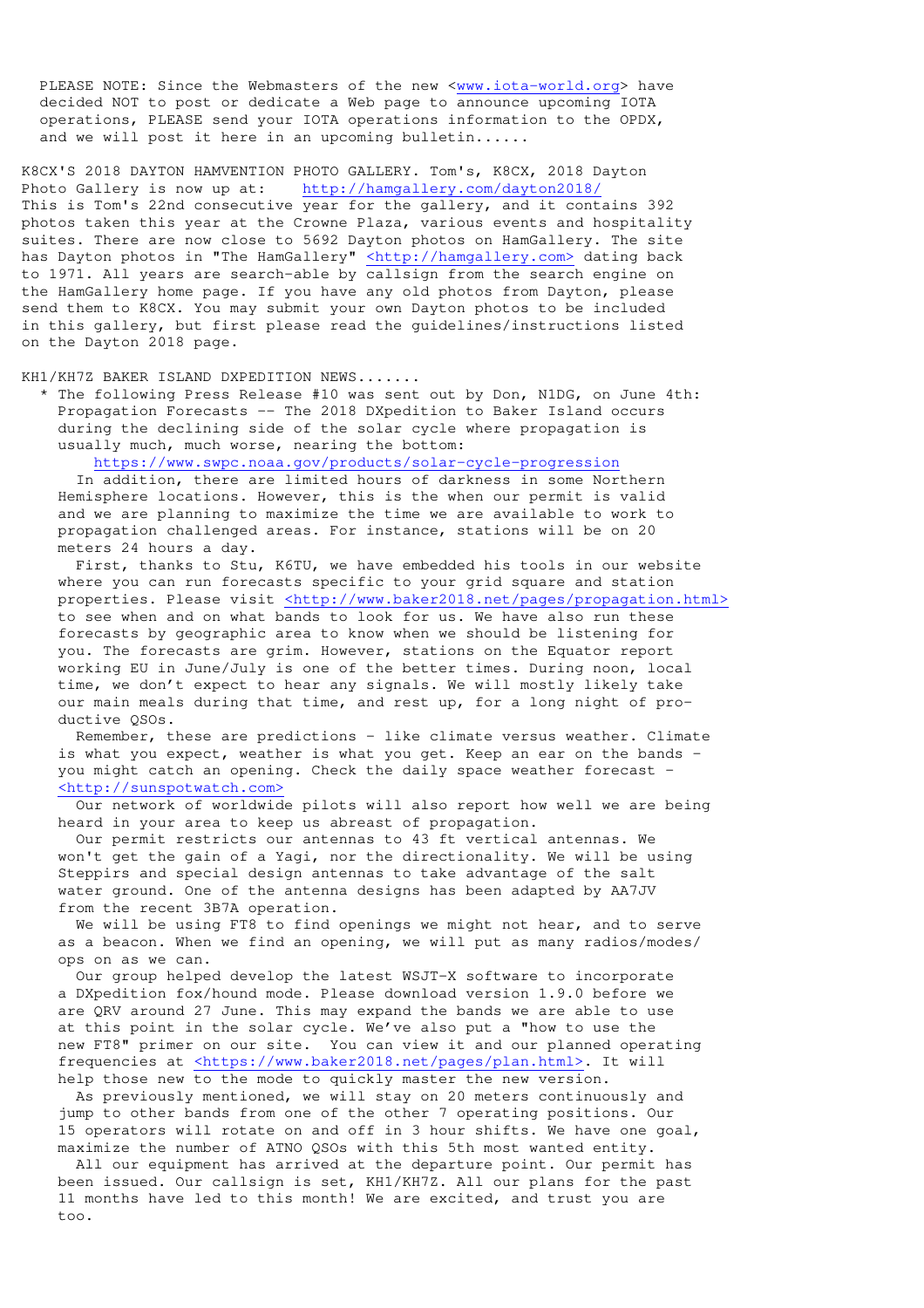We are nearing the start of the operation, as the ops leave for Pago- Pago within the next two weeks. We still could still use your donation at this time. <http://www.baker2018.net/pages/donate.html> Thank you in advance for your support. The Baker Island 2018 Team

 \* Don, N1DG, on June 6th, posted on the KH1/KH7Z and FaceBook page a JPG on their route to Baker and back: http://baker2018.net/images/travel-master-650.jpg https://scontent-ort2-1.xx.fbcdn.net/v/t1.0- 9/34646028\_10156413423133210\_5177794834395561984\_n.jpg?\_nc\_cat=0&oh=bb4823597cbd2c5e6baf2923d17de 5c2&oe=5BBE9B67

 \* Check out an interview with Don, N1DG, by Val, NV9L, talking about the upcoming KH1/KH7Z DXpedition to Baker Island on Ham Nation's (last week's "Ham Nation 354 Field Day Plans" TWiT.TV show). The segment on Baker Island is about 44 min. into the talk: https://twit.tv/shows/ham-nation/episodes/354?autostart=false

NCDXF NEWS (Press Release -- Northern California DX Foundation Secretary, G. Kip Edwards, W6SZN, SK). [edited, dated June 9th] NCDXF Director and Secretary G. Kip Edwards, W6SZN, of Indianola, Washington, died on June 6 at the age of 71. The Foundation has lost a dear friend and valued colleague.

 Born in Wichita, Kansas in 1947, Kip was first licensed as KN0PID at the age of 11. The family moved to Washington State where Kip later became K7GGC. Newly married in 1968, Kip and his wife moved to Berkeley where he graduated from the University of California at Berkeley School of Law (Boalt Hall) in 1971. After a stint as a Teaching Fellow at Stanford Law School, Kip joined a major law firm in San Francisco as an associate in 1972 and became a partner in 1978. In 1976, Kip passed the Amateur Extra exam and became W6SZN. After retiring in 2013, Kip and his family moved back to Washington.

 An ARRL Life member, Kip served as President of Northern California Contest Club and editor of The JUG, the club's newsletter. He was honored as Contester of the Year in 1982. He was also a member of the Northern California DX Club and also served as that club's President, receiving the club's DXer of the Year award in 1988. Kip is on the DXCC Honor Roll and holds 9BDXCC and 5BWAS. He was an enthusiastic DXpeditioner, and contester, having achieved Top 10 status in many DX contests over the years.

 In addition to his role as Secretary and newsletter editor for NCDXF, Kip also served as Secretary of the Yasme Foundation and editor of the Western Washington DX Club's Totem Tabloid. He was a member of the ARRL Maxim Society and a founding member of the Kitsap County DX Club.

 Kip made many great contributions to the Foundation over the years, helping to move it forward in numerous ways. He was caring, creative and had a wonderful sense of humor. His work will not soon be forgotten. John Miller, K6MM

NCDXF President

OX, GREENLAND. Bo, OZ1DJJ, will once again be active as OX3LX from Ittoqqortoormiit City, East Greenland (NA-018, WW. Loc. HQ90) between July 1-14th. Activity will be on various HF bands, but limited to his spare time when not working (He states, "Best chance is in the morning around lunch and after dinner [local time utc+2], on the weekend also during night/morning"). He may also be active some days from the Greenland's Coastal Islands North East IOTA Group (NA-243). QSL via OZ0J direct (see QRZ.com). Logs get uploaded to LoTW, ClubLog and sometimes eQSL. For more details and updates, see: http://geronne.dk/index.php/ox3lx/ox3lx-dxped

PROPAGATION FORECAST/REPORT June 11-17th)....... Jun/11th AN Jun/14th AN Jun/16th AN Jun/12th AN Jun/15th AN Jun/17th AN Jun/13th AN

SOLAR REFERENCE KEYS/INDEXES AND GEOMAGNETIC REFERENCE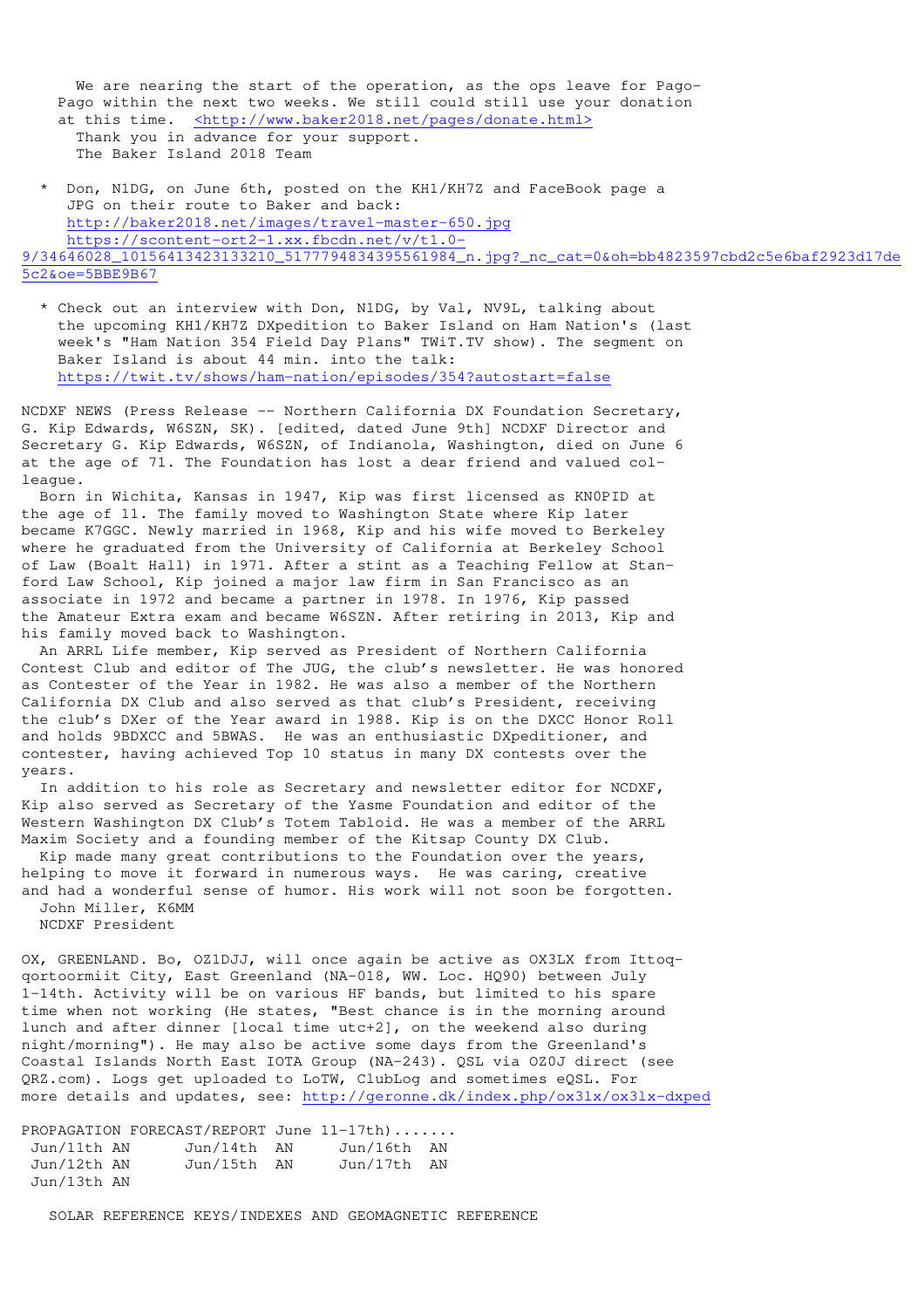| NORMALITY                                     | GEOMAG          | K Values    | Alpha       |
|-----------------------------------------------|-----------------|-------------|-------------|
|                                               |                 |             |             |
| AN - Above Normal                             | Ouiet           | $K = 0 - 1$ | $0 - 7$     |
| HN - High Normal                              | Unsettled       | $K=2$       | $8 - 15$    |
| $LN - Low Normal$                             | Active          | $K = 3$     | $16 - 29$   |
| BN - Below Normal                             | Minor Storm     | $K = 4$     | $30 - 49$   |
| DIS - Disturbed                               | Major Storm K=5 |             | $50 - 99$   |
| VRY DIS - Very Disturbed Severe Storm $K=6-9$ |                 |             | $100 - 400$ |

REALTIME BAND CONDITIONS WEB SITE <http://www.bandconditions.com>: The purpose of this experimental Web site is to provide 24-7-365 actual (REALTIME) band condition information to CW QRPp, QRPe and CW/SSB for Contesters interested in increasing their scores. It can also be of benefit to other Radio Amateurs to determine band conditions for Nets and casual QSO's. This information is NOT based on any software pre dictions or any kind of satellite based readings. It is based on a new Ionospheric sounding method called "HF Ionospheric Interferometry" which operates very similarly to the PolSAR system used by NASA.

 Also, check out the VOACAP predication Web page at: http://www.voacap.com/prediction.html A daily HF radio wave propagation forecast can be found at: https://www.facebook.com/thomasfranklingiellaw4hm Also on Twitter: https://twitter.com/@GiellaW4hm

QSL INFO AND NEWS................. QSL-INFO from DB0SDX by Lothar, DL1SBF <www.qslinfo.eu> [June 10th]

-------------------------------------------------------------------------

 7S18FWC via SM-Bureau & (L) HG18FIFA via HG18FIFA (e) SO2E via SQ2KLZ 8N1080S via JF1CCH & (e) HL50IARU via HL50IARU (e) SP9YFF via SP9WAN (d/L) 8S18FWC via (SM-Bureau/L) II9FIFA via IW3RUA (d/L/e) SU18FWC via SU0ERA 9X2AW via M0OXO (O/L) IQ3QM via IZ3ZUC SV3/DL8DBW/P via DL8DBW AO18FWC via EA4URE J48GEO via SZ8LSV (d/L) SV67FF via SV2GWY (d/e) AY0FWC via LU5FB (L) LA/DC8TM/P via DC8TM SV8/DL8MCA via DL8MCA BV50IARU via BV2FP LA/DF3TS/P via DF3TS TK/IW5ELA via IW5ELA CP4BT via DJ2BW & (L) LZ30STM via LZ1ZF TM100LGG via F4GRW CR520D via CS5LX LZ430PPW via LZ1KCP TM18FWC via (F-B) DL/KU1CW via KU1CW (L) MW/DL1FDH via DL1FDH TM18PGM via F4FCE DL0RRC via DL6ZFG OE100AKD via OE6AKD TM3FO via F6KCZ DU1/JH1FNS via JH1FNS (\*/e) OE100RJJ via OE9RJJ TM40SC via F1JSU DX18FIFA via DU1EV OG0C via OH5CW TM41VFV via F6KJX EA6/DG3MIM via DG3MIM OK/DL2DXA/P via DL2DXA TM5PAM via F4HSQ EG1MEP via EA1AUM OM18FIFA via OM18FIFA (e) UP18FIFA via UP18FIFA (L/e/C) EG7JIR via EA7LH OP0PPY via ON7LX VK18FIFA via VK2IR EH4MCG via EA4DCU & (L) OU18FWC via OU18FWC (O) VR2FIFA via VR2XRW EO70UWC via UT4UWC SD7SUB via SM7EYO WU1ITU via KA1R ER18FIFA via ER1FF SE18FWC via (SM-B/L) YB50KT via YB50KT (L) HB0/F4HOD/P via F4HOD (e) SM/DM3MS via DM3MS YB50NB via YB50NB (L) HB18FWC via HB18FWC (L) SN740BAR via SP1KRF ZL/PD9DX via PD9DX

JH1FNS: Masatoshi Ohta, 0651 Langka St. Purok-4 Brgy Lamot-2, Calauan-City, Laguna-Province, 4012, Philippines

 (e) eQSL only (d) direct only (B) Bureau only (\*-B) DX's- Bureau (O) OQRS only (C) ClubLog only (L) LoTW only (N) No QSL needed (I) No IRC (P) PayPal (\*) direct to DU-Address (\*) direct to DU-Address

 LOGS ONLINE AT CLUBLOG.ORG THIS WEEK...... https://clublog.org/logsearch/KL7RRC/P/2018 https://clublog.org/logsearch/vk5ce/6\_oc164

 QSLS RECEIVED VIA LoTW: 3B7A, 3B9FR, 4L1MA, 4Z5ML, 9M0W, A91FWC, CN3A, D2EB, DS3HWS, E51DWC, EA8DBM, HL1LUA, HZ1TL, JR1IIR, KD6WW/VY0 (NA-159, NA-196), LU8XW (SA-008), SP9UH, TO2SP, UA2FI, UL7GAA, UN1L, UT7ZA, WA3DX/6W, XP3A, YB8OUN and Z35Y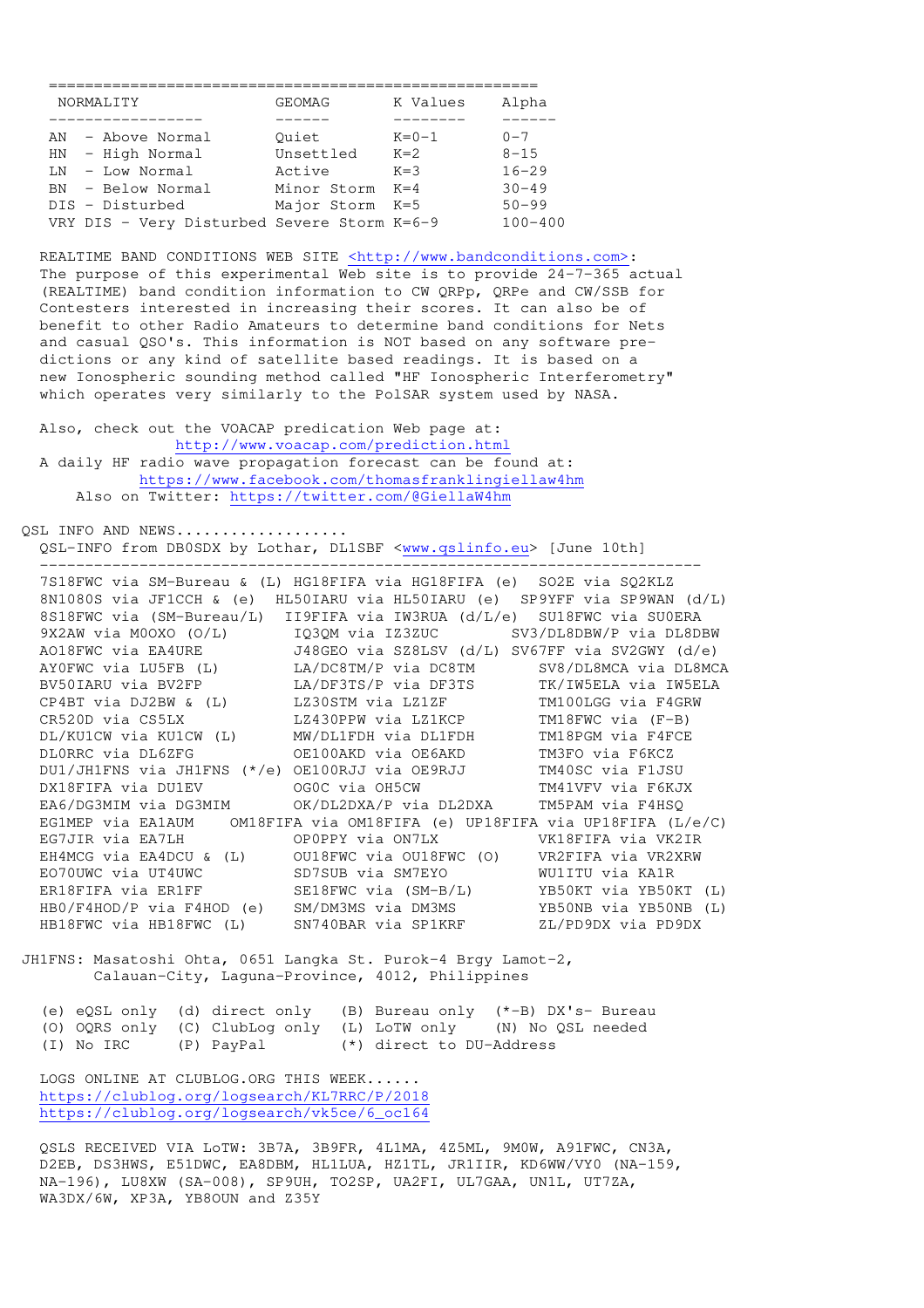QSLS RECEIVED VIA MAIL: 5N3WQK, 9M0W, XR0YD and Z60A

OSLS RECEIVED VIA THE BUREAU: NONE REPORTED THIS WEEK!!!!

TF, ICELAND. Richard, VE2DX, will be active as TF/VE2DX from Iceland between September 3-15th. Activity will be on various HF bands. Look for more info to be forthcoming.

VA2, CANADA (Zone 2/Grid Correction). Dany, VA2BK, will be active from Zone 2 (WW Loc. FO03 -- not FN03) in Chisasibi, QC, between June 7-11th. Activity will be during his spare time mostly on the Digital modes (RTTY/ FT8) and on the lower HF band including 60 meters. Both he and François, VA2RC, (permanent resident) will be active on 6m HP during the ARRL VHF Contest [June 9-11th] (CW/SSB) if the band opens. Dany states, "The 5 elements beam should be installed just in time for the contest." QSL only via LoTW after he returns back home (No direct or Bureau). PLEASE NOTE: If you need Zone 2 on CW or SSB, watch Yuri, VE2IM (VE3DZ), in upcoming CQWW contests.

W9DXCC ADVISORY. John, N0FCD, sent out the following on June 4th: Dear fellow radio amateur:

 We're reaching out to you because you cover DX news or have in the past been listed as a club contact.

 It's our hope that you might help us spread the word about the 66th annual W9DXCC DX Convention and Banquet on Sept. 14-15th, 2018, in Schaumburg, Illinois. Please consider sharing the following information with your members via e-mail, website or word of mouth:

 (June 4, 2018) – Registration is open for the 2018 W9DXCC DX Convention and Banquet in suburban Chicago on Sept. 14-15th. Presentation topics at the 66th annual gathering will include the upcoming Baker Island DX-Pedition, how Kosovo became a new DXCC entity, emergency communications in Puerto Rico and the epic tale of the attempt to activate Bouvet Island for the first time since 2008.

 The keynote speaker for the banquet will be Bob Schenck, N2OO, a veteran operator, DXpeditioner, QSL manager, CQ magazine DX editor and current president of the International DX Association (INDEXA).

 Sponsored by the Northern Illinois DX Association, W9DXCC will again offer Contest University and DX University on Friday. The daylong session on Saturday will feature speakers, exhibits, QSL card checking and a CW pileup contest, as well as the evening reception and banquet. The venue remains the Hyatt Regency Schaumburg.

 For more information and registration: http://w9dxcc.com/ 73, John/K9KE (K9KE@arrl.net)

Z6 PREFIX IS QUESTIONED. On the ITU Web site and in "ITU Operational Bulletin (No. 1149 1.VI.2018)" [Information received by 16 May 2018], on page 7, the Secretary-General of the ITU reports the following:

 "Following the inquiry of the Administration of Serbia of 16 March 2018 regarding the use of Call Sign Series Z6 by amateur radio stations of Kosovo\*, I would like to provide the following statement: Pursuant to Article 19 of the Radio Regulations, notably its provisions Nos. 19.28B and 19.33, the management of international series of call signs is a prerogative of ITU. Call sign series can be allocated only to the administrations of the ITU Member States by world radiocommunication conferences or, between radiocommunication conferences, by the ITU Secretary-General. In this respect, the attention of the ITU administrations is drawn to the fact that ITU has not allocated call sign series Z6 to any of its Member States. Consequently, the utilization of call signs series Z6 by any entity without a formal allocation and consent of the ITU represents an unauthorized and illegal usage of this international numbering resource.

 \* This designation is without prejudice to position on status, and is in line with UNSCR 1244 and the ICJ opinion on Kosovo declaration of independence."

https://www.itu.int/dms\_pub/itu-t/opb/sp/T-SP-OB.1149-2018-OAS-PDF-E.pdf

 ADDED NOTES: The Z6 prefix does appears in the ARRL's "ITU Table of Allocation of International Callsign Series" which can be viewed at: http://www.arrl.org/international-call-sign-series